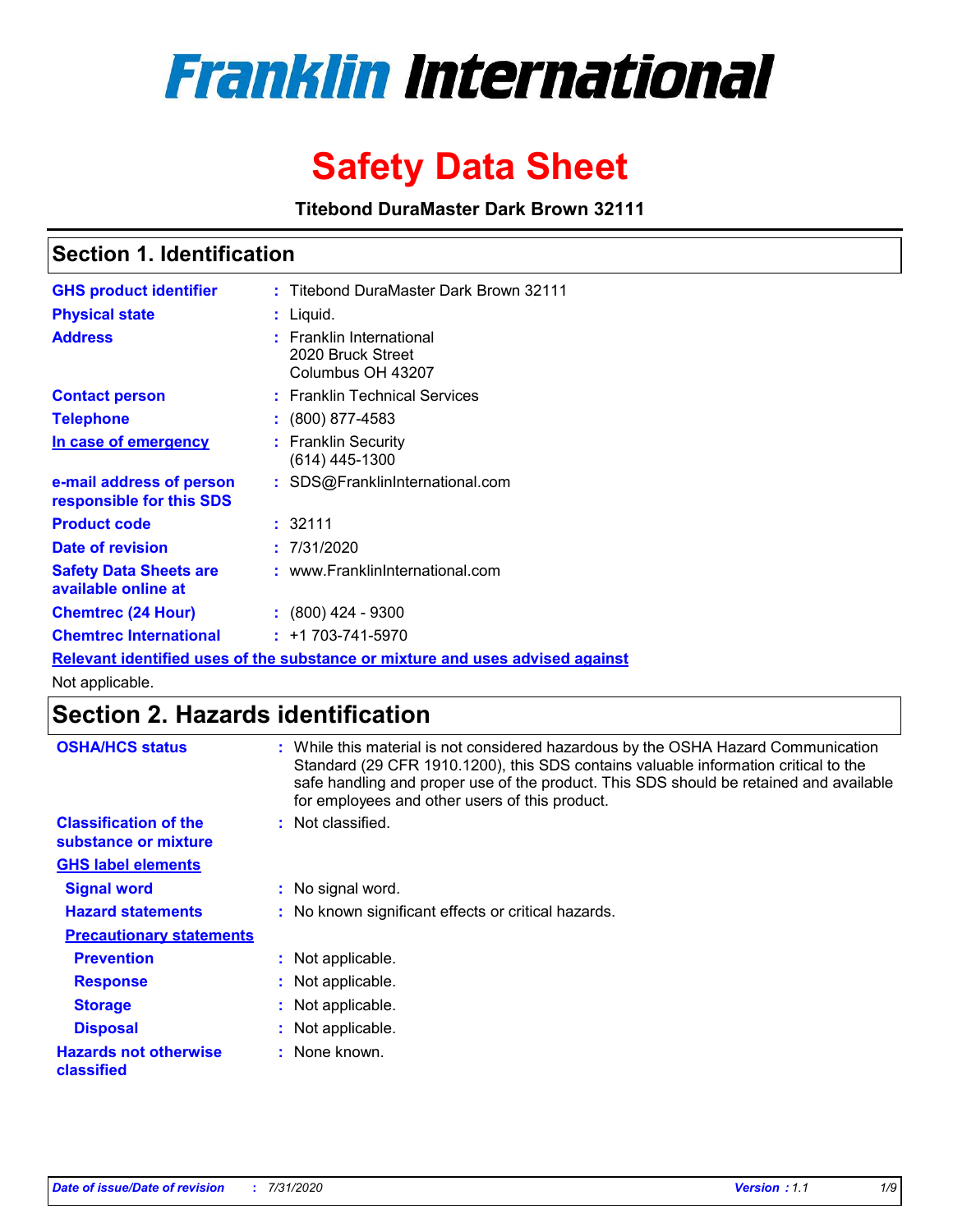# **Section 3. Composition/information on ingredients**

**Substance/mixture :** Mixture

Any concentration shown as a range is to protect confidentiality or is due to batch variation.

**There are no ingredients present which, within the current knowledge of the supplier and in the concentrations applicable, are classified as hazardous to health or the environment and hence require reporting in this section. Occupational exposure limits, if available, are listed in Section 8.**

# **Section 4. First aid measures**

| <b>Description of necessary first aid measures</b>        |                                                                                                                                                                                                                                                                                                                                                |
|-----------------------------------------------------------|------------------------------------------------------------------------------------------------------------------------------------------------------------------------------------------------------------------------------------------------------------------------------------------------------------------------------------------------|
| <b>Eye contact</b>                                        | : Immediately flush eyes with plenty of water, occasionally lifting the upper and lower<br>eyelids. Check for and remove any contact lenses. Get medical attention if irritation<br>occurs.                                                                                                                                                    |
| <b>Inhalation</b>                                         | : Remove victim to fresh air and keep at rest in a position comfortable for breathing. Get<br>medical attention if needed.                                                                                                                                                                                                                     |
| <b>Skin contact</b>                                       | : Flush contaminated skin with plenty of water. Remove contaminated clothing and<br>shoes. Get medical attention if needed.                                                                                                                                                                                                                    |
| <b>Ingestion</b>                                          | : Wash out mouth with water. Remove victim to fresh air and keep at rest in a position<br>comfortable for breathing. If material has been swallowed and the exposed person is<br>conscious, give small quantities of water to drink. Do not induce vomiting unless<br>directed to do so by medical personnel. Get medical attention if needed. |
| <b>Most important symptoms/effects, acute and delayed</b> |                                                                                                                                                                                                                                                                                                                                                |
| <b>Potential acute health effects</b>                     |                                                                                                                                                                                                                                                                                                                                                |
| <b>Eye contact</b>                                        | : This product may irritate eyes upon contact.                                                                                                                                                                                                                                                                                                 |
| <b>Inhalation</b>                                         | : No known significant effects or critical hazards.                                                                                                                                                                                                                                                                                            |
| <b>Skin contact</b>                                       | : No known significant effects or critical hazards.                                                                                                                                                                                                                                                                                            |
| <b>Ingestion</b>                                          | : No known significant effects or critical hazards.                                                                                                                                                                                                                                                                                            |
| <b>Over-exposure signs/symptoms</b>                       |                                                                                                                                                                                                                                                                                                                                                |
| Eye contact                                               | : No specific data.                                                                                                                                                                                                                                                                                                                            |
| <b>Inhalation</b>                                         | : No specific data.                                                                                                                                                                                                                                                                                                                            |
| <b>Skin contact</b>                                       | : No specific data.                                                                                                                                                                                                                                                                                                                            |
| <b>Ingestion</b>                                          | : No specific data.                                                                                                                                                                                                                                                                                                                            |
|                                                           | Indication of immediate medical attention and special treatment needed, if necessary                                                                                                                                                                                                                                                           |
| <b>Notes to physician</b>                                 | : Treat symptomatically. Contact poison treatment specialist immediately if large<br>quantities have been ingested or inhaled.                                                                                                                                                                                                                 |
| <b>Specific treatments</b>                                | : No specific treatment.                                                                                                                                                                                                                                                                                                                       |
| <b>Protection of first-aiders</b>                         | : No action shall be taken involving any personal risk or without suitable training.                                                                                                                                                                                                                                                           |
|                                                           |                                                                                                                                                                                                                                                                                                                                                |

**See toxicological information (Section 11)**

### **Section 5. Fire-fighting measures**

| <b>Extinguishing media</b>                           |                                                                                       |
|------------------------------------------------------|---------------------------------------------------------------------------------------|
| <b>Suitable extinguishing</b><br>media               | : Use an extinguishing agent suitable for the surrounding fire.                       |
| <b>Unsuitable extinguishing</b><br>media             | : None known.                                                                         |
| <b>Specific hazards arising</b><br>from the chemical | : In a fire or if heated, a pressure increase will occur and the container may burst. |
| <b>Hazardous thermal</b><br>decomposition products   | : No specific data.                                                                   |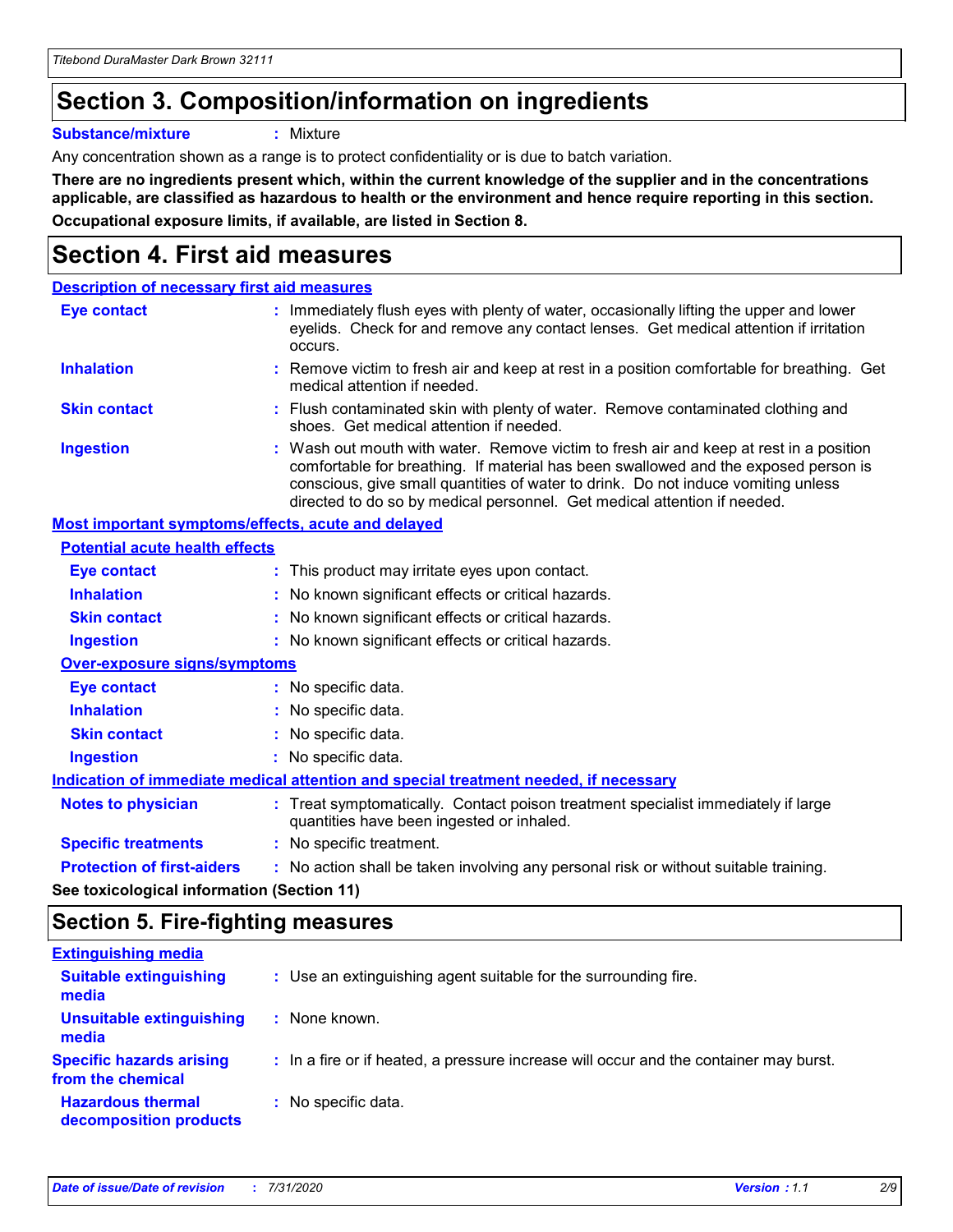### **Section 5. Fire-fighting measures**

| <b>Special protective actions</b><br>for fire-fighters | : Promptly isolate the scene by removing all persons from the vicinity of the incident if<br>there is a fire. No action shall be taken involving any personal risk or without suitable<br>training. |
|--------------------------------------------------------|-----------------------------------------------------------------------------------------------------------------------------------------------------------------------------------------------------|
| <b>Special protective</b>                              | Fire-fighters should wear appropriate protective equipment and self-contained breathing                                                                                                             |
| equipment for fire-fighters                            | apparatus (SCBA) with a full face-piece operated in positive pressure mode.                                                                                                                         |

### **Section 6. Accidental release measures**

| <b>Personal precautions, protective equipment and emergency procedures</b> |    |                                                                                                                                                                                                                                                                                                                                                                                                                                                                                                                                                                                            |
|----------------------------------------------------------------------------|----|--------------------------------------------------------------------------------------------------------------------------------------------------------------------------------------------------------------------------------------------------------------------------------------------------------------------------------------------------------------------------------------------------------------------------------------------------------------------------------------------------------------------------------------------------------------------------------------------|
| For non-emergency<br>personnel                                             |    | : No action shall be taken involving any personal risk or without suitable training.<br>Evacuate surrounding areas. Keep unnecessary and unprotected personnel from<br>entering. Do not touch or walk through spilled material. Put on appropriate personal<br>protective equipment.                                                                                                                                                                                                                                                                                                       |
| For emergency responders                                                   | ÷. | If specialized clothing is required to deal with the spillage, take note of any information in<br>Section 8 on suitable and unsuitable materials. See also the information in "For non-<br>emergency personnel".                                                                                                                                                                                                                                                                                                                                                                           |
| <b>Environmental precautions</b>                                           |    | : Avoid dispersal of spilled material and runoff and contact with soil, waterways, drains<br>and sewers. Inform the relevant authorities if the product has caused environmental<br>pollution (sewers, waterways, soil or air).                                                                                                                                                                                                                                                                                                                                                            |
| <b>Methods and materials for containment and cleaning up</b>               |    |                                                                                                                                                                                                                                                                                                                                                                                                                                                                                                                                                                                            |
| <b>Small spill</b>                                                         |    | : Stop leak if without risk. Move containers from spill area. Dilute with water and mop up<br>if water-soluble. Alternatively, or if water-insoluble, absorb with an inert dry material and<br>place in an appropriate waste disposal container. Dispose of via a licensed waste<br>disposal contractor.                                                                                                                                                                                                                                                                                   |
| <b>Large spill</b>                                                         |    | : Stop leak if without risk. Move containers from spill area. Prevent entry into sewers,<br>water courses, basements or confined areas. Wash spillages into an effluent treatment<br>plant or proceed as follows. Contain and collect spillage with non-combustible,<br>absorbent material e.g. sand, earth, vermiculite or diatomaceous earth and place in<br>container for disposal according to local regulations (see Section 13). Dispose of via a<br>licensed waste disposal contractor. Note: see Section 1 for emergency contact<br>information and Section 13 for waste disposal. |
|                                                                            |    |                                                                                                                                                                                                                                                                                                                                                                                                                                                                                                                                                                                            |

### **Section 7. Handling and storage**

### **Precautions for safe handling**

| <b>Protective measures</b>                                                | : Put on appropriate personal protective equipment (see Section 8).                                                                                                                                                                                                                                                                                                                                                                                                                                                                                                                                                                                                           |
|---------------------------------------------------------------------------|-------------------------------------------------------------------------------------------------------------------------------------------------------------------------------------------------------------------------------------------------------------------------------------------------------------------------------------------------------------------------------------------------------------------------------------------------------------------------------------------------------------------------------------------------------------------------------------------------------------------------------------------------------------------------------|
| <b>Advice on general</b><br>occupational hygiene                          | Eating, drinking and smoking should be prohibited in areas where this material is<br>handled, stored and processed. Workers should wash hands and face before eating,<br>drinking and smoking. Remove contaminated clothing and protective equipment before<br>entering eating areas. See also Section 8 for additional information on hygiene<br>measures.                                                                                                                                                                                                                                                                                                                   |
| <b>Conditions for safe storage,</b><br>including any<br>incompatibilities | Store between the following temperatures: 5 to $38^{\circ}$ C (41 to 100.4 $^{\circ}$ F). Store in<br>accordance with local regulations. Store in original container protected from direct<br>sunlight in a dry, cool and well-ventilated area, away from incompatible materials (see<br>Section 10) and food and drink. Keep container tightly closed and sealed until ready for<br>use. Containers that have been opened must be carefully resealed and kept upright to<br>prevent leakage. Do not store in unlabeled containers. Use appropriate containment to<br>avoid environmental contamination. See Section 10 for incompatible materials before<br>handling or use. |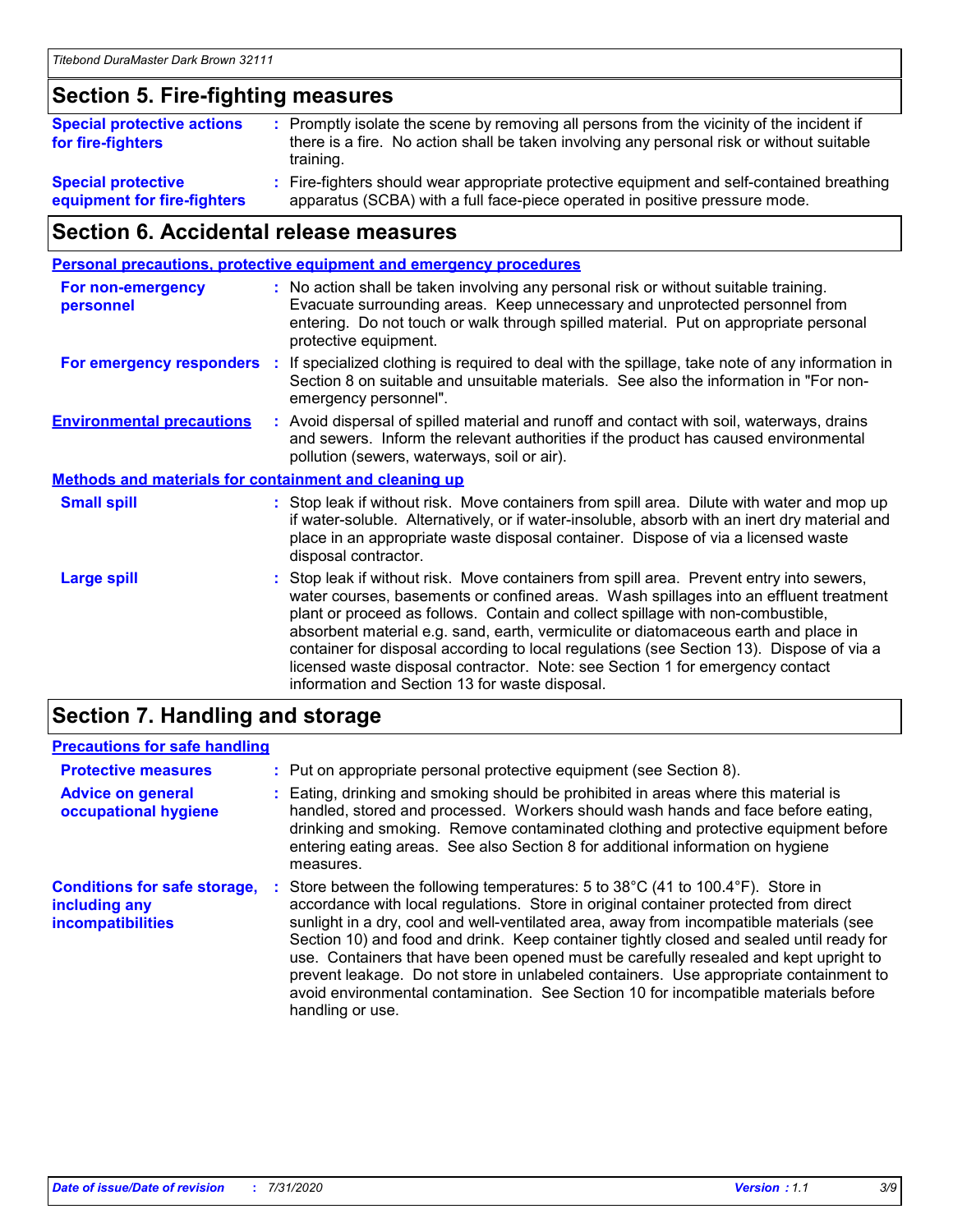# **Section 8. Exposure controls/personal protection**

#### **Control parameters**

| <b>Occupational exposure limits</b>               |                                                                                                                                                                                                                                                                                                                                                                                                   |
|---------------------------------------------------|---------------------------------------------------------------------------------------------------------------------------------------------------------------------------------------------------------------------------------------------------------------------------------------------------------------------------------------------------------------------------------------------------|
| None.                                             |                                                                                                                                                                                                                                                                                                                                                                                                   |
| <b>Appropriate engineering</b><br><b>controls</b> | : Good general ventilation should be sufficient to control worker exposure to airborne<br>contaminants.                                                                                                                                                                                                                                                                                           |
| <b>Environmental exposure</b><br><b>controls</b>  | : Emissions from ventilation or work process equipment should be checked to ensure<br>they comply with the requirements of environmental protection legislation. In some<br>cases, fume scrubbers, filters or engineering modifications to the process equipment<br>will be necessary to reduce emissions to acceptable levels.                                                                   |
| <b>Individual protection measures</b>             |                                                                                                                                                                                                                                                                                                                                                                                                   |
| <b>Hygiene measures</b>                           | : Wash hands, forearms and face thoroughly after handling chemical products, before<br>eating, smoking and using the lavatory and at the end of the working period.<br>Appropriate techniques should be used to remove potentially contaminated clothing.<br>Wash contaminated clothing before reusing. Ensure that eyewash stations and safety<br>showers are close to the workstation location. |
| <b>Eye/face protection</b>                        | : Safety eyewear complying with an approved standard should be used when a risk<br>assessment indicates this is necessary to avoid exposure to liquid splashes, mists,<br>gases or dusts. If contact is possible, the following protection should be worn, unless<br>the assessment indicates a higher degree of protection: safety glasses with side-<br>shields.                                |
| <b>Skin protection</b>                            |                                                                                                                                                                                                                                                                                                                                                                                                   |
| <b>Hand protection</b>                            | : Chemical-resistant, impervious gloves complying with an approved standard should be<br>worn at all times when handling chemical products if a risk assessment indicates this is<br>necessary.                                                                                                                                                                                                   |
| <b>Body protection</b>                            | : Personal protective equipment for the body should be selected based on the task being<br>performed and the risks involved and should be approved by a specialist before<br>handling this product.                                                                                                                                                                                               |
| <b>Other skin protection</b>                      | : Appropriate footwear and any additional skin protection measures should be selected<br>based on the task being performed and the risks involved and should be approved by a<br>specialist before handling this product.                                                                                                                                                                         |
| <b>Respiratory protection</b>                     | Based on the hazard and potential for exposure, select a respirator that meets the<br>appropriate standard or certification. Respirators must be used according to a<br>respiratory protection program to ensure proper fitting, training, and other important<br>aspects of use.                                                                                                                 |

# **Section 9. Physical and chemical properties**

| <b>Appearance</b>                                                       |                                               |
|-------------------------------------------------------------------------|-----------------------------------------------|
| <b>Physical state</b>                                                   | : Liquid. [Paste.]                            |
| <b>Color</b>                                                            | : Brown. [Dark]                               |
| <b>Odor</b>                                                             | : Characteristic. [Slight]                    |
| <b>Odor threshold</b>                                                   | $:$ Not available.                            |
| рH                                                                      | : 6.5 to 8                                    |
| <b>Melting point</b>                                                    | $:$ Not available.                            |
| <b>Boiling point</b>                                                    | : $100^{\circ}$ C (212 $^{\circ}$ F)          |
| <b>Flash point</b>                                                      | : Closed cup: >93.333°C (>200°F) [Setaflash.] |
| <b>Evaporation rate</b>                                                 | $:$ Not available.                            |
| <b>Flammability (solid, gas)</b>                                        | $:$ Not available.                            |
| <b>Lower and upper explosive : Not available.</b><br>(flammable) limits |                                               |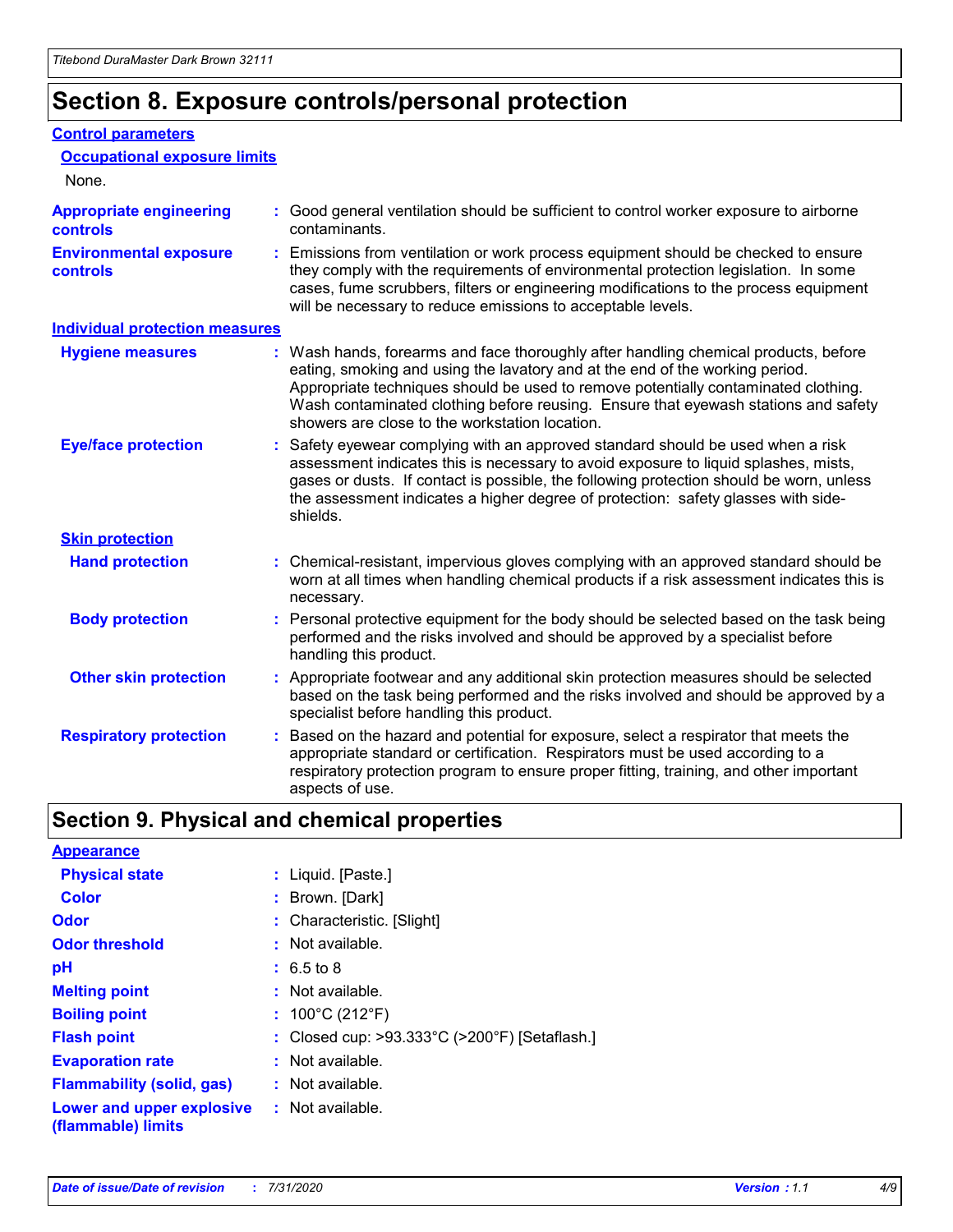### **Section 9. Physical and chemical properties**

| <b>VOC (less water, less</b><br>exempt solvents)  | $: 4$ g/l                                                                     |
|---------------------------------------------------|-------------------------------------------------------------------------------|
|                                                   | Not available.                                                                |
| <b>Vapor density</b>                              | $:$ Not available.                                                            |
| <b>Relative density</b>                           | : 1.3                                                                         |
| <b>Solubility</b>                                 | : Very slightly soluble in the following materials: cold water and hot water. |
| <b>Solubility in water</b>                        | Not available.                                                                |
| <b>Partition coefficient: n-</b><br>octanol/water | : Not available.                                                              |
| <b>Auto-ignition temperature</b>                  | : Not available.                                                              |
| <b>Decomposition temperature</b>                  | : Not available.                                                              |
| <b>Viscosity</b>                                  | : Not available.                                                              |

### **Section 10. Stability and reactivity**

| <b>Reactivity</b>                            | : No specific test data related to reactivity available for this product or its ingredients.            |
|----------------------------------------------|---------------------------------------------------------------------------------------------------------|
| <b>Chemical stability</b>                    | : The product is stable.                                                                                |
| <b>Possibility of hazardous</b><br>reactions | : Under normal conditions of storage and use, hazardous reactions will not occur.                       |
| <b>Conditions to avoid</b>                   | : No specific data.                                                                                     |
| <b>Incompatible materials</b>                | : No specific data.                                                                                     |
| <b>Hazardous decomposition</b><br>products   | Under normal conditions of storage and use, hazardous decomposition products should<br>not be produced. |

# **Section 11. Toxicological information**

#### **Information on toxicological effects**

#### **Acute toxicity**

Not available.

#### **Irritation/Corrosion**

Not available.

#### **Sensitization**

Not available.

#### **Mutagenicity**

Not available.

#### **Carcinogenicity**

Not available.

#### **Reproductive toxicity**

Not available.

### **Teratogenicity**

Not available.

#### **Specific target organ toxicity (single exposure)**

Not available.

#### **Specific target organ toxicity (repeated exposure)** Not available.

#### **Aspiration hazard**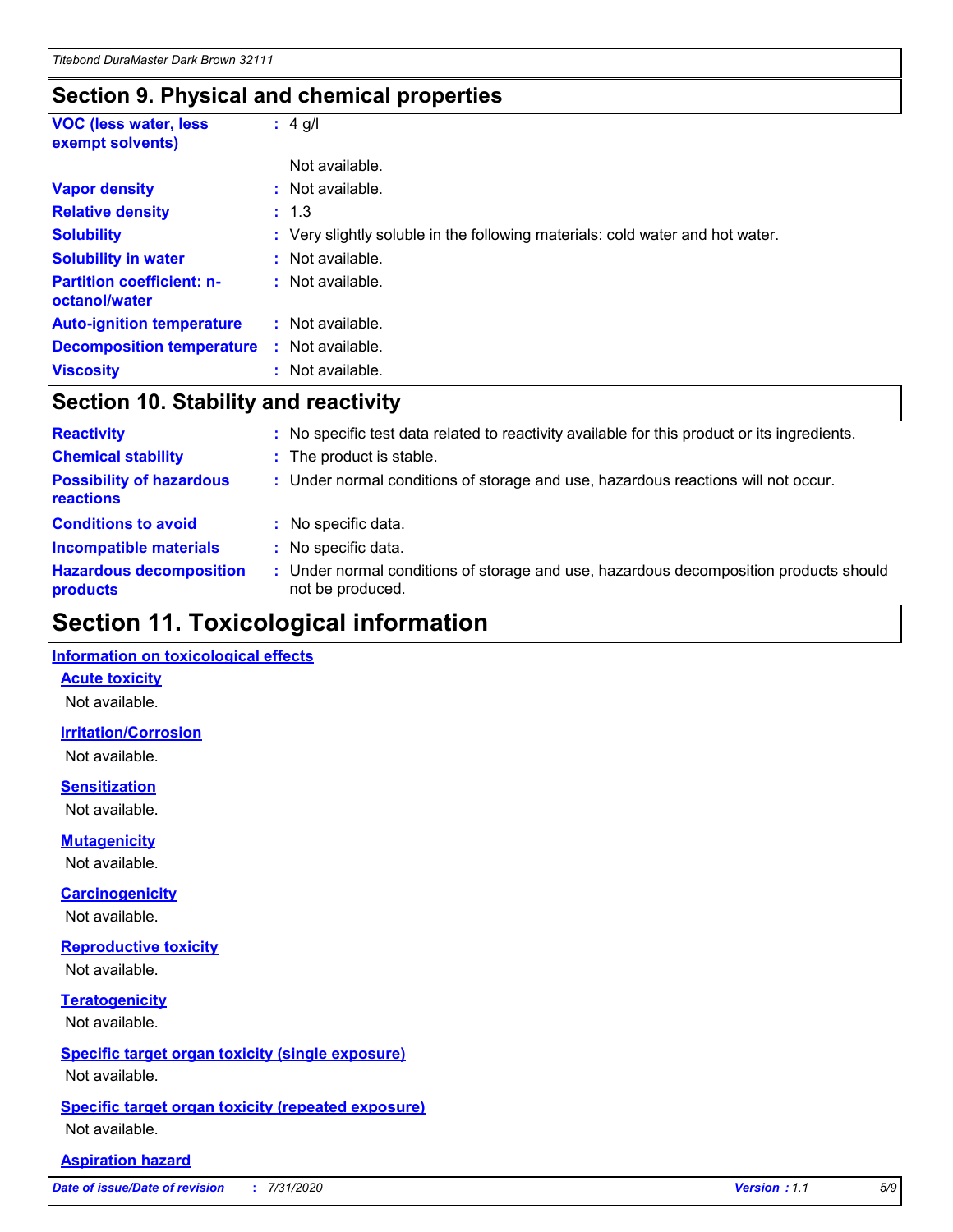# **Section 11. Toxicological information**

| Not available.                                         |                                                                                          |
|--------------------------------------------------------|------------------------------------------------------------------------------------------|
| <b>Information on the likely</b><br>routes of exposure | : Not available.                                                                         |
| <b>Potential acute health effects</b>                  |                                                                                          |
| <b>Eye contact</b>                                     | This product may irritate eyes upon contact.<br>t.                                       |
| <b>Inhalation</b>                                      | No known significant effects or critical hazards.                                        |
| <b>Skin contact</b>                                    | No known significant effects or critical hazards.                                        |
| <b>Ingestion</b>                                       | : No known significant effects or critical hazards.                                      |
|                                                        | <b>Symptoms related to the physical, chemical and toxicological characteristics</b>      |
| <b>Eye contact</b>                                     | : No specific data.                                                                      |
| <b>Inhalation</b>                                      | : No specific data.                                                                      |
| <b>Skin contact</b>                                    | : No specific data.                                                                      |
| <b>Ingestion</b>                                       | : No specific data.                                                                      |
|                                                        | Delayed and immediate effects and also chronic effects from short and long term exposure |
| <b>Short term exposure</b>                             |                                                                                          |
| <b>Potential immediate</b><br>effects                  | : Not available.                                                                         |
| <b>Potential delayed effects</b>                       | : Not available.                                                                         |
| <b>Long term exposure</b>                              |                                                                                          |
| <b>Potential immediate</b><br>effects                  | : Not available.                                                                         |
| <b>Potential delayed effects</b>                       | : Not available.                                                                         |
| <b>Potential chronic health effects</b>                |                                                                                          |
| Not available.                                         |                                                                                          |
| <b>General</b>                                         | : No known significant effects or critical hazards.                                      |
| <b>Carcinogenicity</b>                                 | No known significant effects or critical hazards.                                        |
| <b>Mutagenicity</b>                                    | No known significant effects or critical hazards.                                        |
| <b>Teratogenicity</b>                                  | No known significant effects or critical hazards.                                        |
| <b>Developmental effects</b>                           | No known significant effects or critical hazards.                                        |
| <b>Fertility effects</b>                               | No known significant effects or critical hazards.                                        |
| <b>Numerical measures of toxicity</b>                  |                                                                                          |
| <b>Acute toxicity estimates</b>                        |                                                                                          |
|                                                        |                                                                                          |

Not available.

# **Section 12. Ecological information**

|                                                         | ີ                                                   |              |     |
|---------------------------------------------------------|-----------------------------------------------------|--------------|-----|
| <b>Toxicity</b>                                         |                                                     |              |     |
| Not available.                                          |                                                     |              |     |
| <b>Persistence and degradability</b>                    |                                                     |              |     |
| Not available.                                          |                                                     |              |     |
| <b>Bioaccumulative potential</b>                        |                                                     |              |     |
| Not available.                                          |                                                     |              |     |
| <b>Mobility in soil</b>                                 |                                                     |              |     |
| <b>Soil/water partition</b><br><b>coefficient (Koc)</b> | : Not available.                                    |              |     |
| <b>Other adverse effects</b>                            | : No known significant effects or critical hazards. |              |     |
| Date of issue/Date of revision                          | 7/31/2020                                           | Version: 1.1 | 6/9 |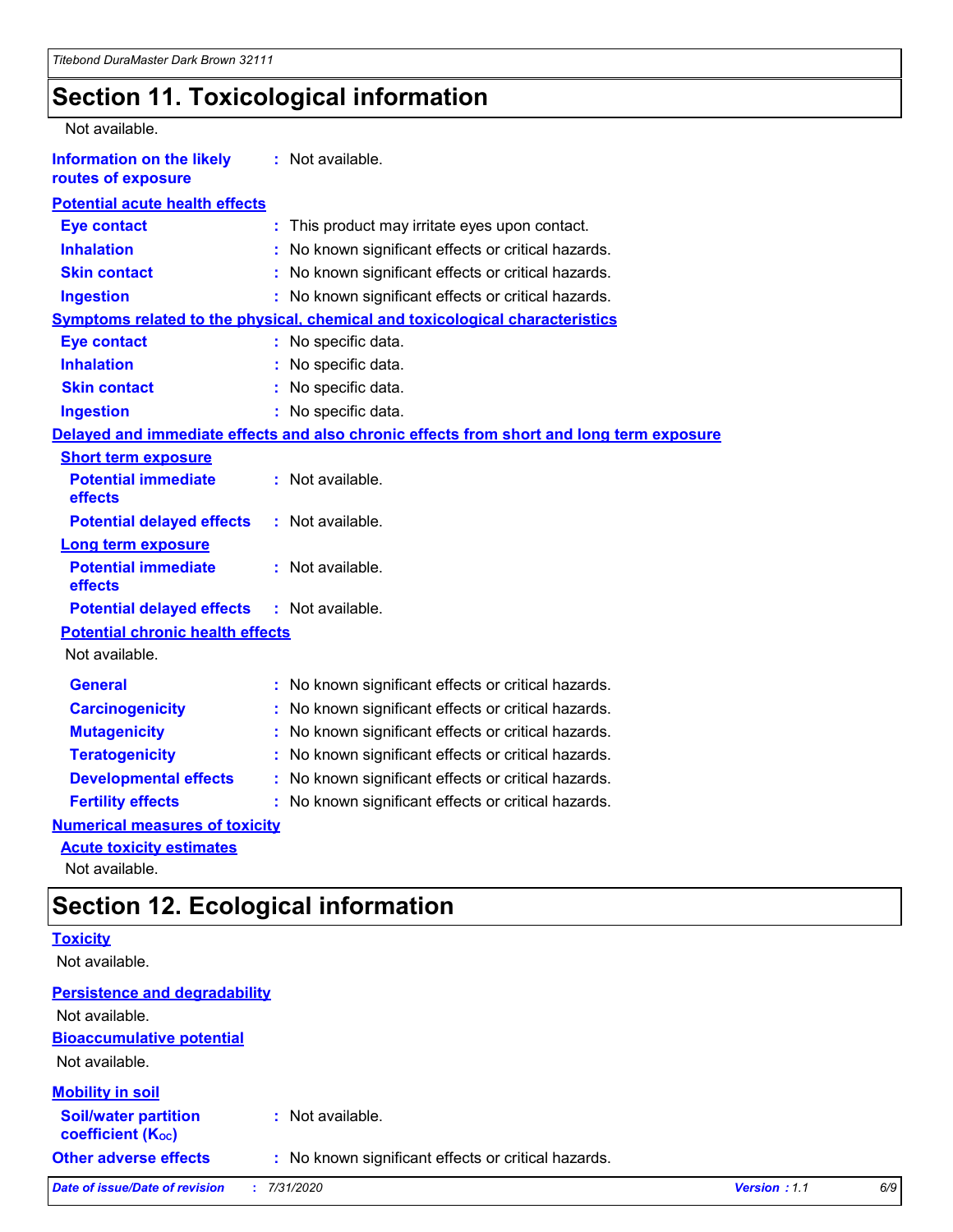# **Section 13. Disposal considerations**

#### **Disposal methods :**

The generation of waste should be avoided or minimized wherever possible. Disposal of this product, solutions and any by-products should at all times comply with the requirements of environmental protection and waste disposal legislation and any regional local authority requirements. Dispose of surplus and non-recyclable products via a licensed waste disposal contractor. Waste should not be disposed of untreated to the sewer unless fully compliant with the requirements of all authorities with jurisdiction. Waste packaging should be recycled. Incineration or landfill should only be considered when recycling is not feasible. This material and its container must be disposed of in a safe way. Empty containers or liners may retain some product residues. Avoid dispersal of spilled material and runoff and contact with soil, waterways, drains and sewers.

### **Section 14. Transport information**

|                                      | <b>DOT</b><br><b>Classification</b> | <b>TDG</b><br><b>Classification</b> | <b>Mexico</b><br><b>Classification</b> | <b>ADR/RID</b>           | <b>IMDG</b>              | <b>IATA</b>                  |
|--------------------------------------|-------------------------------------|-------------------------------------|----------------------------------------|--------------------------|--------------------------|------------------------------|
| <b>UN number</b>                     | Not regulated.                      | Not regulated.                      | Not regulated.                         | Not regulated.           | Not regulated.           | Not regulated.               |
| <b>UN proper</b><br>shipping name    |                                     | $\overline{\phantom{0}}$            |                                        |                          |                          | $\qquad \qquad \blacksquare$ |
| <b>Transport</b><br>hazard class(es) | $\blacksquare$                      | $\overline{\phantom{0}}$            | $\overline{\phantom{a}}$               | $\overline{\phantom{0}}$ | $\overline{\phantom{a}}$ | $\overline{\phantom{a}}$     |
| <b>Packing group</b>                 | $\overline{\phantom{a}}$            |                                     |                                        | -                        |                          | -                            |
| <b>Environmental</b><br>hazards      | No.                                 | No.                                 | No.                                    | No.                      | No.                      | No.                          |

### **Section 15. Regulatory information**

### **U.S. Federal regulations SARA 302/304 Composition/information on ingredients**

No products were found.

### **SARA 304 RQ :** Not applicable.

### **SARA 311/312**

**Classification :** Not applicable.

#### **Composition/information on ingredients**

No products were found.

| <b>State regulations</b> |  |
|--------------------------|--|
| Massachusetts            |  |

| <b>Massachusetts</b> | : None of the components are listed. |  |
|----------------------|--------------------------------------|--|
| <b>New York</b>      | : None of the components are listed. |  |
| <b>New Jersey</b>    | : None of the components are listed. |  |
| Pennsylvania         | : None of the components are listed. |  |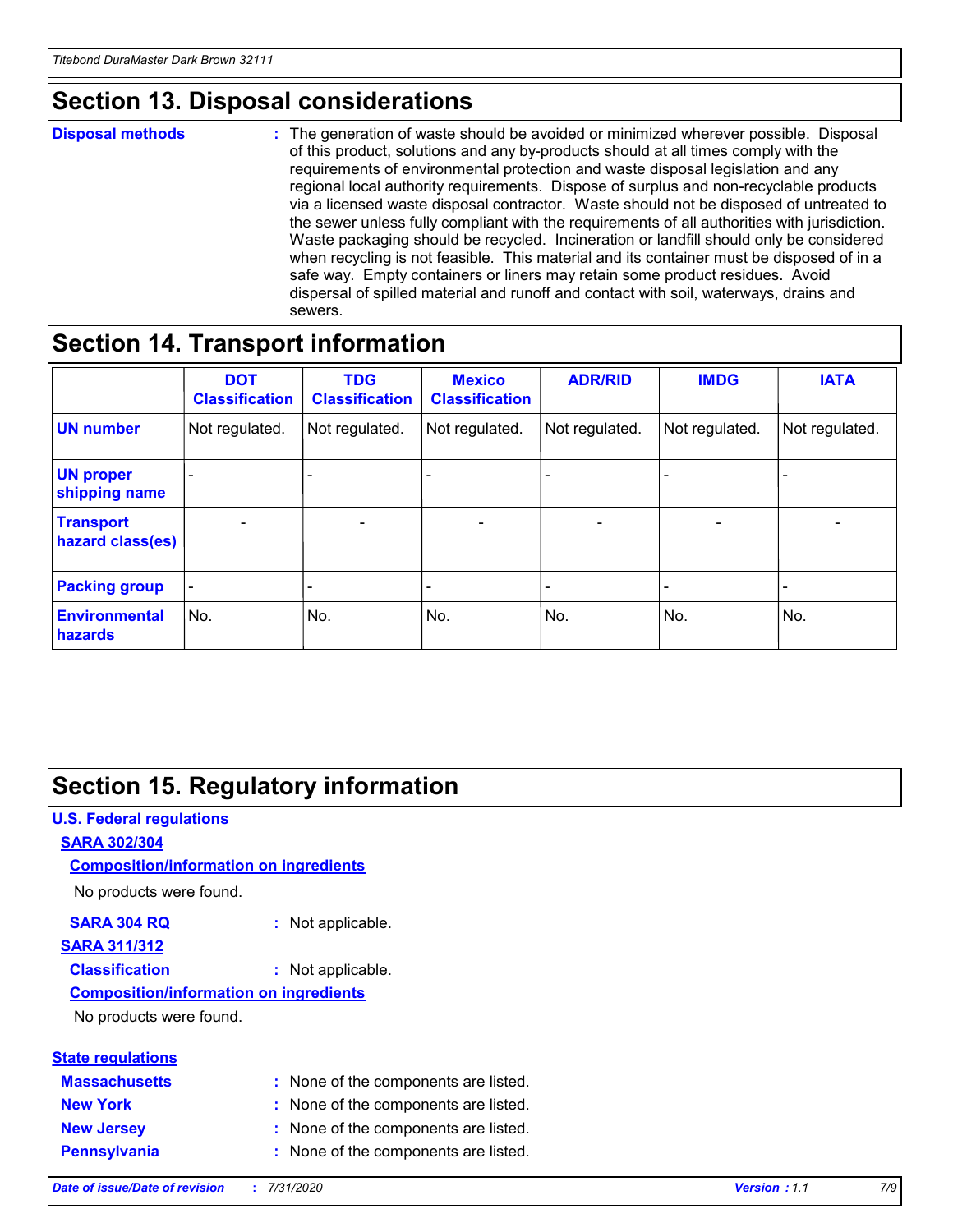# **Section 15. Regulatory information**

#### **California Prop. 65**

This product does not require a Safe Harbor warning under California Prop. 65.

#### **International regulations**

**Chemical Weapon Convention List Schedules I, II & III Chemicals**

Not listed.

#### **Montreal Protocol**

Not listed.

**Stockholm Convention on Persistent Organic Pollutants** Not listed.

**UNECE Aarhus Protocol on POPs and Heavy Metals**

Not listed.

#### **Inventory list**

**China :** Not determined.

**United States TSCA 8(b) inventory**

**:** All components are active or exempted.

# **Section 16. Other information**

**Hazardous Material Information System (U.S.A.)**



**Caution: HMIS® ratings are based on a 0-4 rating scale, with 0 representing minimal hazards or risks, and 4 representing significant hazards or risks. Although HMIS® ratings and the associated label are not required on SDSs or products leaving a facility under 29 CFR 1910.1200, the preparer may choose to provide them. HMIS® ratings are to be used with a fully implemented HMIS® program. HMIS® is a registered trademark and service mark of the American Coatings Association, Inc.**

**The customer is responsible for determining the PPE code for this material. For more information on HMIS® Personal Protective Equipment (PPE) codes, consult the HMIS® Implementation Manual.**

#### **National Fire Protection Association (U.S.A.)**



**Reprinted with permission from NFPA 704-2001, Identification of the Hazards of Materials for Emergency Response Copyright ©1997, National Fire Protection Association, Quincy, MA 02269. This reprinted material is not the complete and official position of the National Fire Protection Association, on the referenced subject which is represented only by the standard in its entirety.**

**Copyright ©2001, National Fire Protection Association, Quincy, MA 02269. This warning system is intended to be interpreted and applied only by properly trained individuals to identify fire, health and reactivity hazards of chemicals. The user is referred to certain limited number of chemicals with recommended classifications in NFPA 49 and NFPA 325, which would be used as a guideline only. Whether the chemicals are classified by NFPA or not, anyone using the 704 systems to classify chemicals does so at their own risk.**

#### **Procedure used to derive the classification**